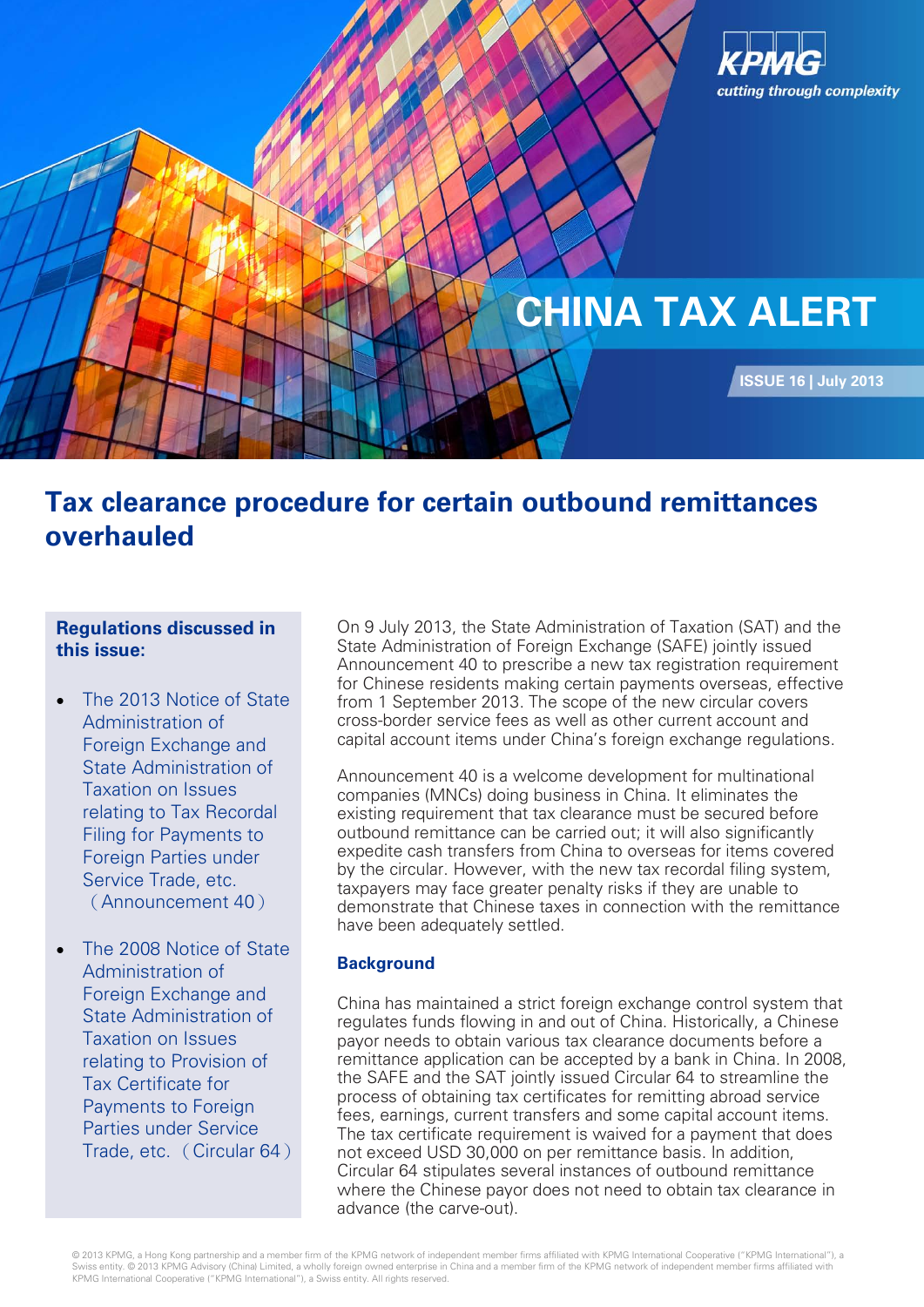The tax clearance system formalised by Circular 64 has played an important role in ensuring the collection of Chinese taxes on international transactions that are accompanied by cross-border movement of foreign currency. However, the system also creates inefficiency in commercial arrangements and slows down legitimate business transactions, especially in the cross-border service sector. In the past, due to various reasons, the application process to obtain tax certificate on transactions such as service fee payment and expense reimbursement may have taken months or even years to complete. Until the tax certificate was issued, a taxpayer was unable to remit the associated cross-border payment.

Many MNCs have voiced concerns over the negative implications of the tax clearance system on business operations, especially its effect on impeding the development of cross-border provision of services.

### **Announcement 40**

Announcement 40 comes as a government response to address these concerns and to promote international service flows. The circular is consistent with the general trend to gradually relax China's foreign exchange system over recent years. In essence, Announcement 40 prescribes a new tax recordal filing system to replace the existing advance tax certificate system. For each covered remittance that exceeds USD 50,000, the Chinese payor needs to perform a tax recordal filing with its in-charge state tax bureau (ISTB), unless the remittance falls into an exemption list. The reporting package submitted by the Chinese payor for the initial remittance includes the executed contract or other legal documents evidencing the relevant transaction, and the 'tax recordal filing form', which contains basic information on the initial outbound remittance. For any subsequent remittance related to the same transaction, the taxpayer only needs to provide an updated tax recordal filing form reflecting that particular remittance.

The Chinese payor can obtain the tax recordal filing form from the ISTB office or its government homepage. Three copies of the form need to be filled out and submitted to the ISTB. During the recordal filing, the ISTB will assign a serial number to the forms for tracking purposes and will stamp them with the official chop. The ISTB will return one copy to the Chinese payor, retain one copy for their own record, and will send one copy to the local tax bureau in charge. The Chinese payor will bring the stamped tax recordal filing form to a designated bank in China to carry out the remittance.

According to Announcement 40, the ISTB will not review the tax position associated with the remittance during the recordal filing. The purpose of the filing is not to report the Chinese tax position on the remittance, but to notify the ISTB regarding the underlying transaction. As a result, the form does not include any tax information on the remittance. However, this will not diminish the taxpayer's obligation to settle Chinese taxes in compliance with the laws. Within 15 days ensuing the issuance of the stamped tax recordal filing form, the ISTB will examine the reporting package submitted by the Chinese payor as part of the recordal filing and may request additional supporting documents. The focus of this subsequent examination is to check: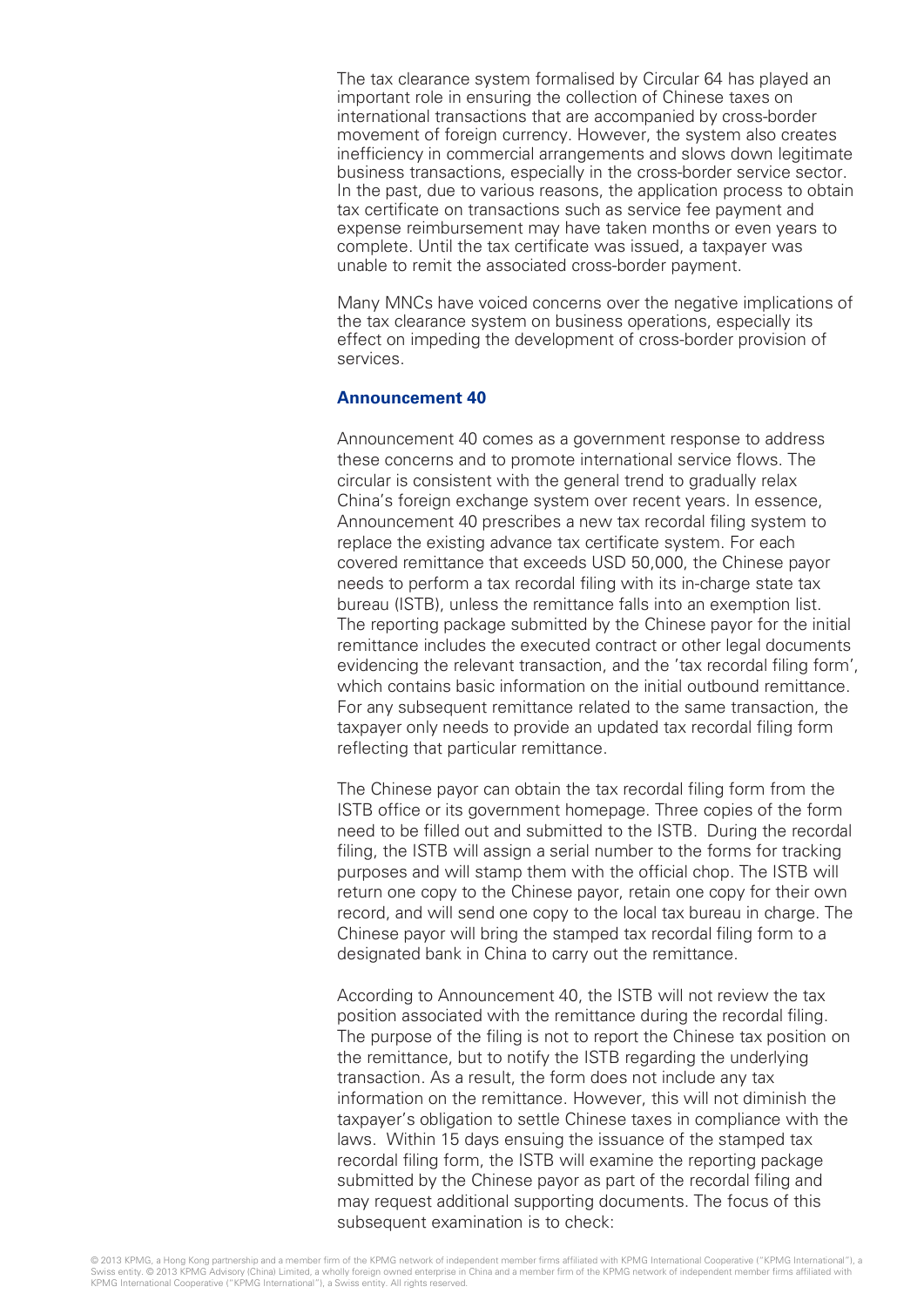- i. Whether the information reported on the form is consistent with the actual transaction
- ii. Whether all Chinese taxes have been fully paid according to the relevant regulations
- iii. Whether the transaction is really entitled to preferential tax treatment under a Chinese income tax treaty where such a treaty claim has been made.

In the post-filing examination, if the ISTB discovers that the Chinese taxes have not been properly paid, it will issue a notice of tax deficiency to the taxpayer or the withholding agent, and may impose a penalty as well as late payment surcharges according to Chinese tax law.

The types of remittances that fall within the scope of Announcement 40 are fairly broad. They include: income derived by non-residents from services (e.g., transportation, tourism, telecommunications, construction, installation, insurance, finance, information technology, and entertainment), intangible licensing, finance lease, real estate transfer, equity transfer, equity investment (e.g., dividend), foreign loan (e.g., interest), guarantee, and various current transfer items, among other things. China-sourced salary income earned by foreign individuals is included. Reinvestment of China-sourced earnings by a foreign investor within China is subject to the provisions in Announcement 40 as well.

The tax recordal filing requirement of Announcement 40 applies to the aforementioned payments only if the amount of a single remittance exceeds USD 50,000. In addition, Announcement 40 prescribes a number of instances where no tax recordal filing is necessary to affect a remittance from China to overseas. The list of exemptions in Announcement 40 is similar to the carve-out in Circular 64 in nature, but it is more comprehensive in scope.

# **KPMG observations**

Announcement 40 represents a measure by the Chinese tax authorities to improve taxpayer services for non-residents, and delivers generally positive news for MNCs seeking to make remittance out of China. The conversion from the advance tax clearance system to the tax recordal filing system could significantly accelerate the outbound remittance process. Under the existing system, it is imperative that the designated Chinese bank sees a tax certificate in order to approve a remittance request. Meanwhile, tax officials reviewing the Chinese tax positions of the transactional parties are pressured to request that all taxes should be collected and all tax controversies are resolved before the tax clearance can be issued. This often causes delay in the remittance process, especially if the tax authorities and the taxpayer are locked in a tax dispute. Under the new system, remittance is de-linked from tax clearance. Tax officials do not need to determine whether adequate taxes have been settled at the time of registering the remittance transaction, and the remittance can take place right after the Chinese payor obtains the stamped tax recordal filing form. The ISTB will examine the transaction after the remittance and assess the MNC's tax positions, but this examination will not hold up the remittance process.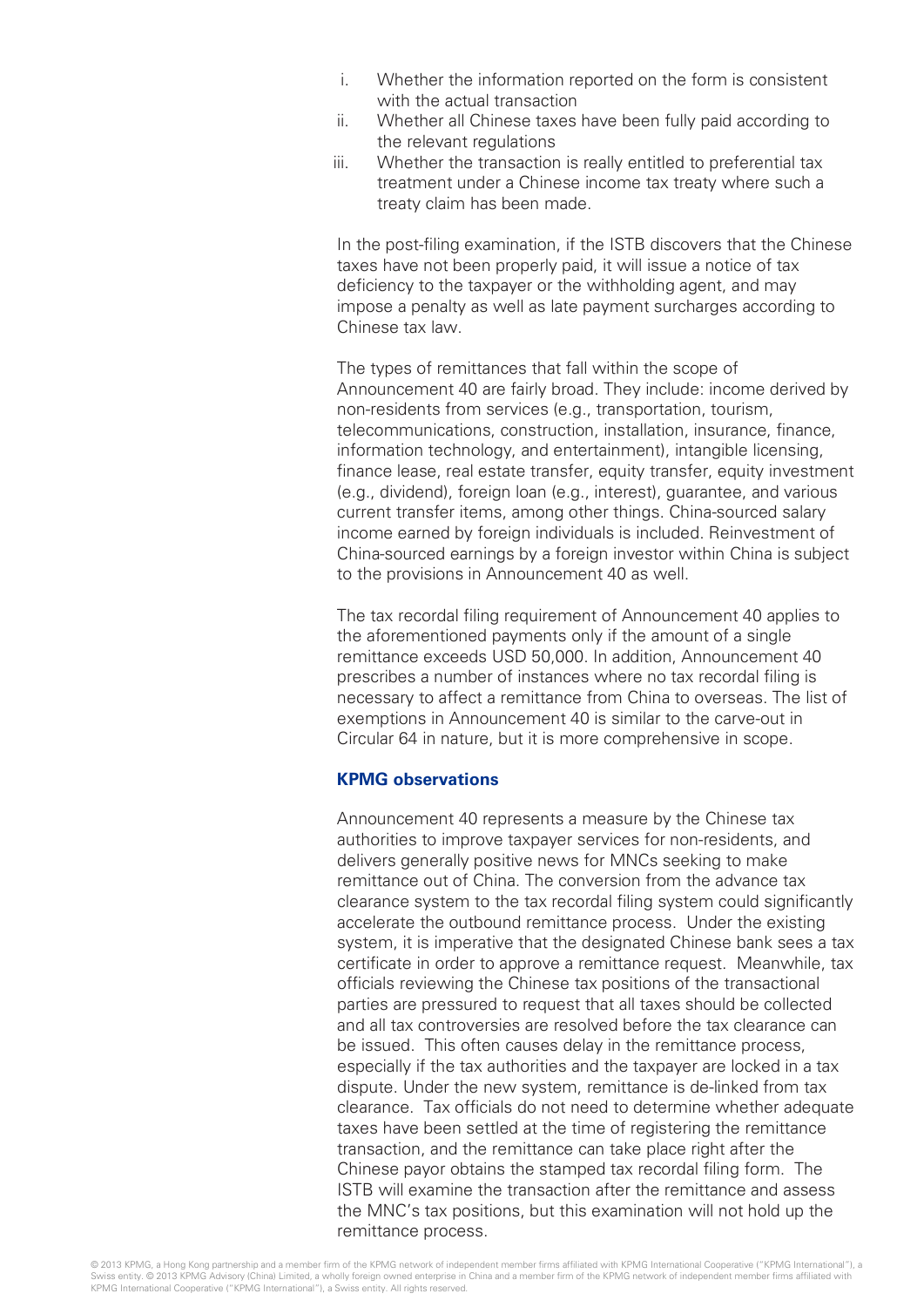However, the new system in Announcement 40 places higher tax administration standards on the ISTB and creates greater urgency for taxpayers on document preparation. Announcement 40 suggests that the ITSB should proactively examine MNCs' tax positions in cross-border transactions rather than relying on foreign exchange control as an automatic check-point, given that advance tax clearance requirement is no longer a prerequisite for remittance in the future. MNCs should ensure that their tax positions have strong technical merits and are well supported by relevant documentation. If MNCs are imposed with additional tax assessments during the post-remittance examination, they could face penalty and late payment surcharges.

Announcement 40 is scheduled to take effect on 1 September 2013. The SAT has informally indicated that if a taxpayer has obtained a tax certificate, but has not completed remittance before the effective date of Announcement 40, the unutilised tax certificate will cease to be effective on 1 September 2013 and the tax recordal filing system will kick in. With a month to go before the implementation of Announcement 40, MNCs are encouraged to plan the timing of their impending remittances, proactively communicate with their ISTBs to understand any local practices, prepare tax computations according to the facts and the law, and gather documents to support their tax positions.